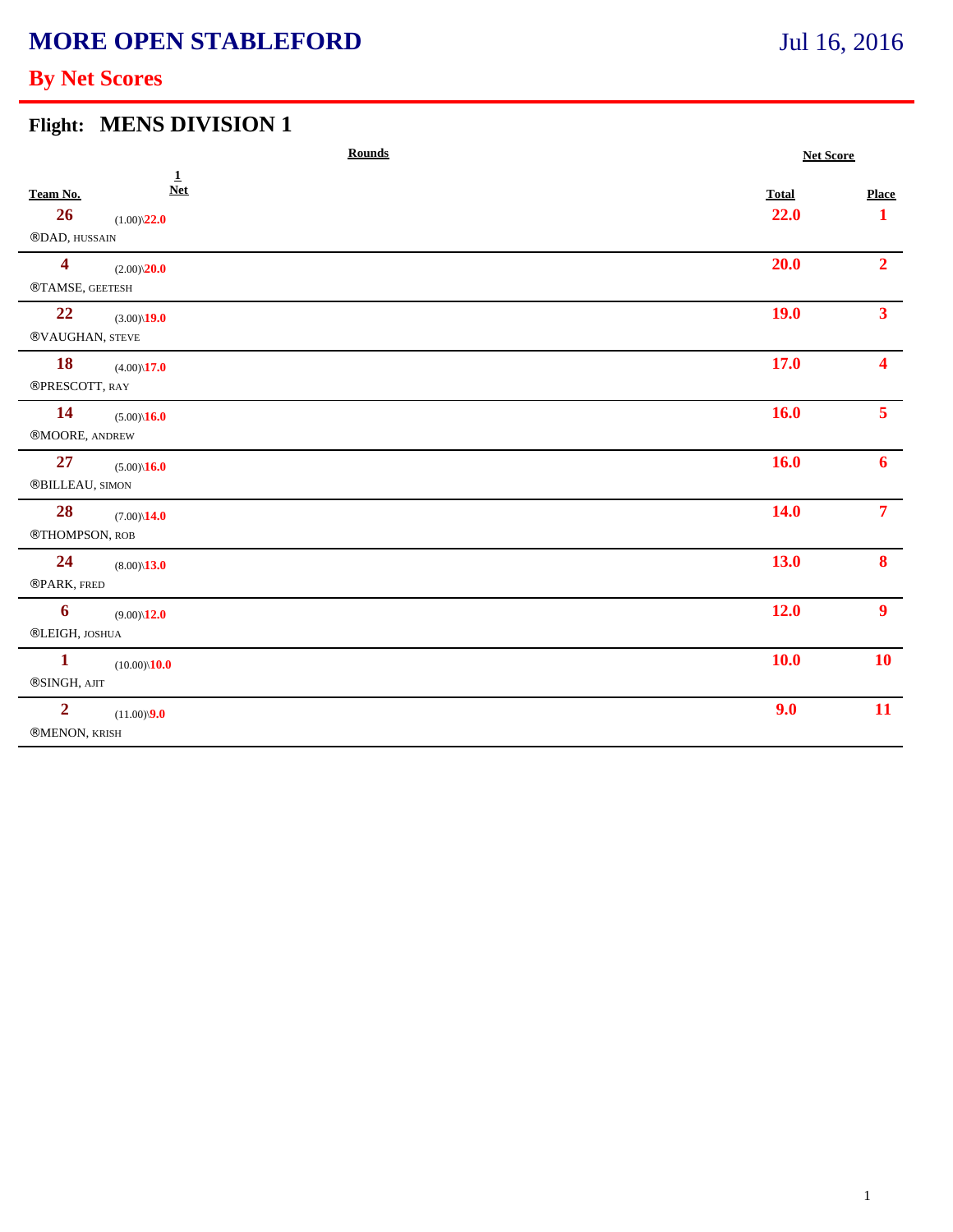# **MORE OPEN STABLEFORD**

# Jul 16, 2016

## **By Net Scores**

#### **Flight: MENS DIVISION 2**

|                                | <b>Rounds</b>                                       |                      | <b>Net Score</b>             |  |
|--------------------------------|-----------------------------------------------------|----------------------|------------------------------|--|
| Team No.<br>8<br>®SAGE, ROBERT | $\mathbf{1}$<br><b>Net</b><br>$(1.00)\$ <b>18.0</b> | <b>Total</b><br>18.0 | <b>Place</b><br>$\mathbf{1}$ |  |
| <b>20</b><br>®BORGES, ALEX     | $(2.00)\$ <b>17.0</b>                               | 17.0                 | 2 <sup>1</sup>               |  |
| $\boldsymbol{9}$               | $(3.00)\sqrt{16.0}$<br>®CHOWDHRURY, ASHWIN          | 16.0                 | 3 <sup>1</sup>               |  |
| 31<br>®HENSON, RICK            | $(3.00)\sqrt{16.0}$                                 | 16.0                 |                              |  |
| <b>10</b><br>®DHANJU, JAS      | $(5.00)\sqrt{15.0}$                                 | 15.0                 | 5 <sup>1</sup>               |  |
| 30                             | $(6.00)\$ <b>14.0</b><br>®DUTTA, MITRANGSHU         | <b>14.0</b>          | 6                            |  |
| 33                             | $(6.00)\$ <b>14.0</b><br>®AL MANDHARI, MAJID        | 14.0                 | $\overline{7}$               |  |
| $\overline{7}$<br>®REDDY, MIKE | $(6.00)\$ <b>14.0</b>                               | <b>14.0</b>          | 8                            |  |
| $\mathbf{3}$<br>®SAPRE, NITIN  | $(9.00)\$ <b>11.0</b>                               | 11.0                 | $\boldsymbol{9}$             |  |
| <b>16</b>                      | $(10.00)\sqrt{10.0}$<br>®BORPUJARI, JAYANTA         | 10.0                 | <b>10</b>                    |  |
| <b>11</b><br>®KOULI, PAWAN     | $(11.00)\sqrt{9.0}$                                 | 9.0                  | 11                           |  |
| <b>17</b>                      | $(11.00)\sqrt{9.0}$<br>®CHAKRAVORTY, PRAVEER        | 9.0                  | 12                           |  |
| 5<br>®SANDA, CRISTIAN          | $(13.00)\sqrt{8.0}$                                 | 8.0                  | 13 <sup>°</sup>              |  |
| 13<br><b>®AJALA, RASHEED</b>   | $(14.00)\sqrt{7.0}$                                 | 7.0                  | 14                           |  |
| 15<br>®BEEDHAM, MIKE           | $(15.00)\sqrt{5.0}$                                 | 5.0                  | 15                           |  |